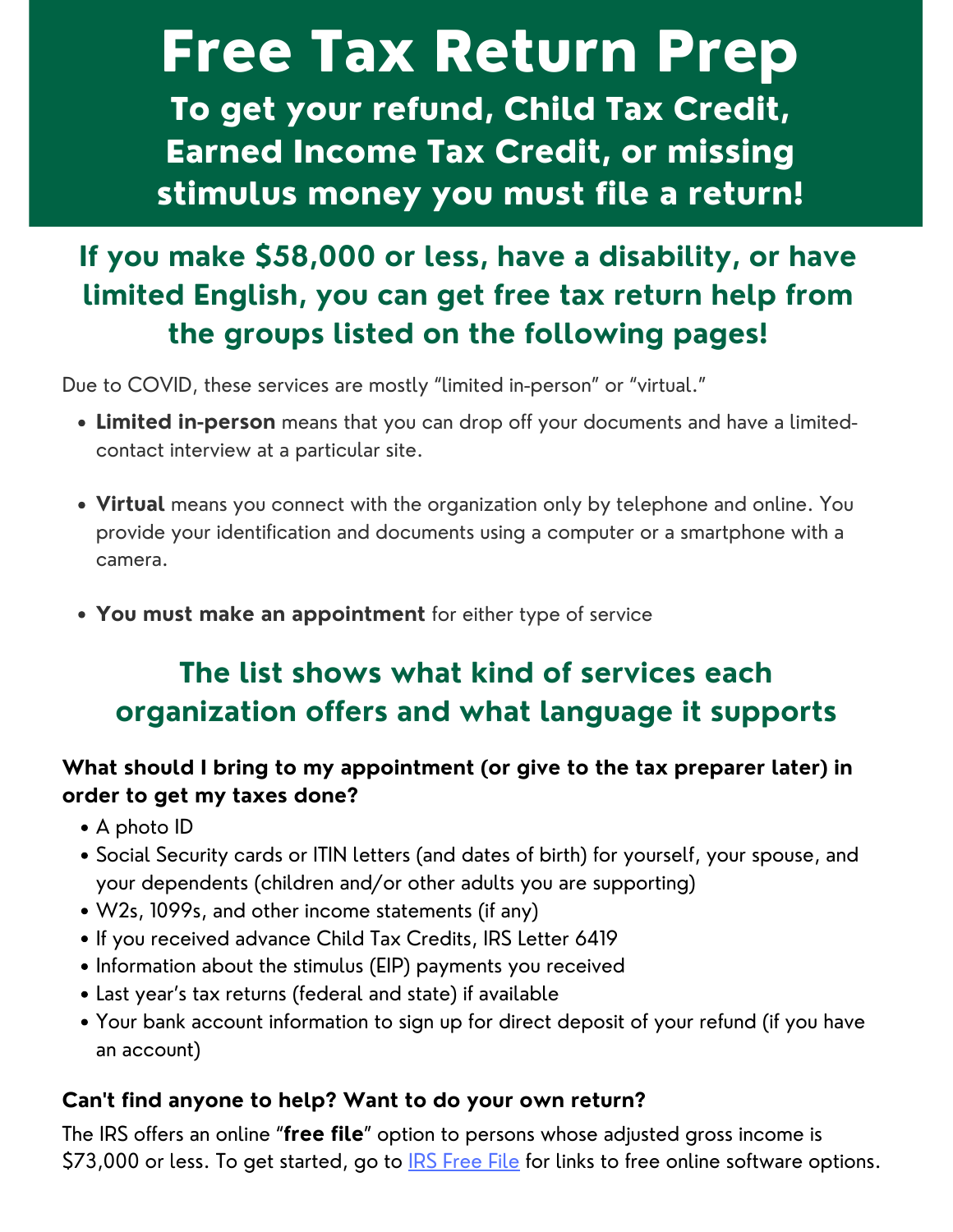# **Community Tax Aid (limited in-person and virtual)**

Community Tax Aid has nine locations in the DC area. Most offer limited contact interviews to check your ID and collect your documents.

**Languages**: English, Spanish, Russian, Vietnamese, Arabic, French, Korean, Mandarin (depending on the location)

**To make an appointment for an interview**, call 202-830-1480 or send an email to [appointments@communitytaxaiddc.org](mailto:appointments@communitytaxaiddc.org).

**To use CTA's virtual [services](https://docs.google.com/forms/d/e/1FAIpQLSf_KNdvV6cz3u_HiEpHZnBp1jEfYUdaQKaK2jPLeBCUEUQdVA/viewform)**, you can start by filing out an online form here: CTA Virtual Help

**For more information about CTA's services**, go to <https://www.communitytaxaiddc.org/free-tax-assistance/mar2021/>.

## **Catholic Charities VITA (virtual only)**

Catholic Charities offers virtual help only. Clients must have access to a computer or smart phone (with a camera), or a trusted relative or friend who has access to one.

**Languages**: English, Spanish

**To make an appointment for an interview**, call 202-319-6788 or send an email to [ccvirtualvita@gmail.com](mailto:ccvirtualvita@gmail.com).

**To use Catholic Charities virtual services**, you can start by filling out an online form <https://www.catholiccharitiesdc.org/fsn-vita/>.

**For more information about Catholic Charities' VITA services**, go to: <https://www.catholiccharitiesdc.org/fsn-vita/>.

### **Gallaudet University Site (in-person)**

Gallaudet University offers in-person tax preparation services at 800 Florida Avenue NE, Washington, DC 20002. Walk-in services are limited to Fridays to Sundays, 11AM-6PM.

**Languages**: English, American Sign Language

**To make an appointment for an interview**, call 240-250-2375.